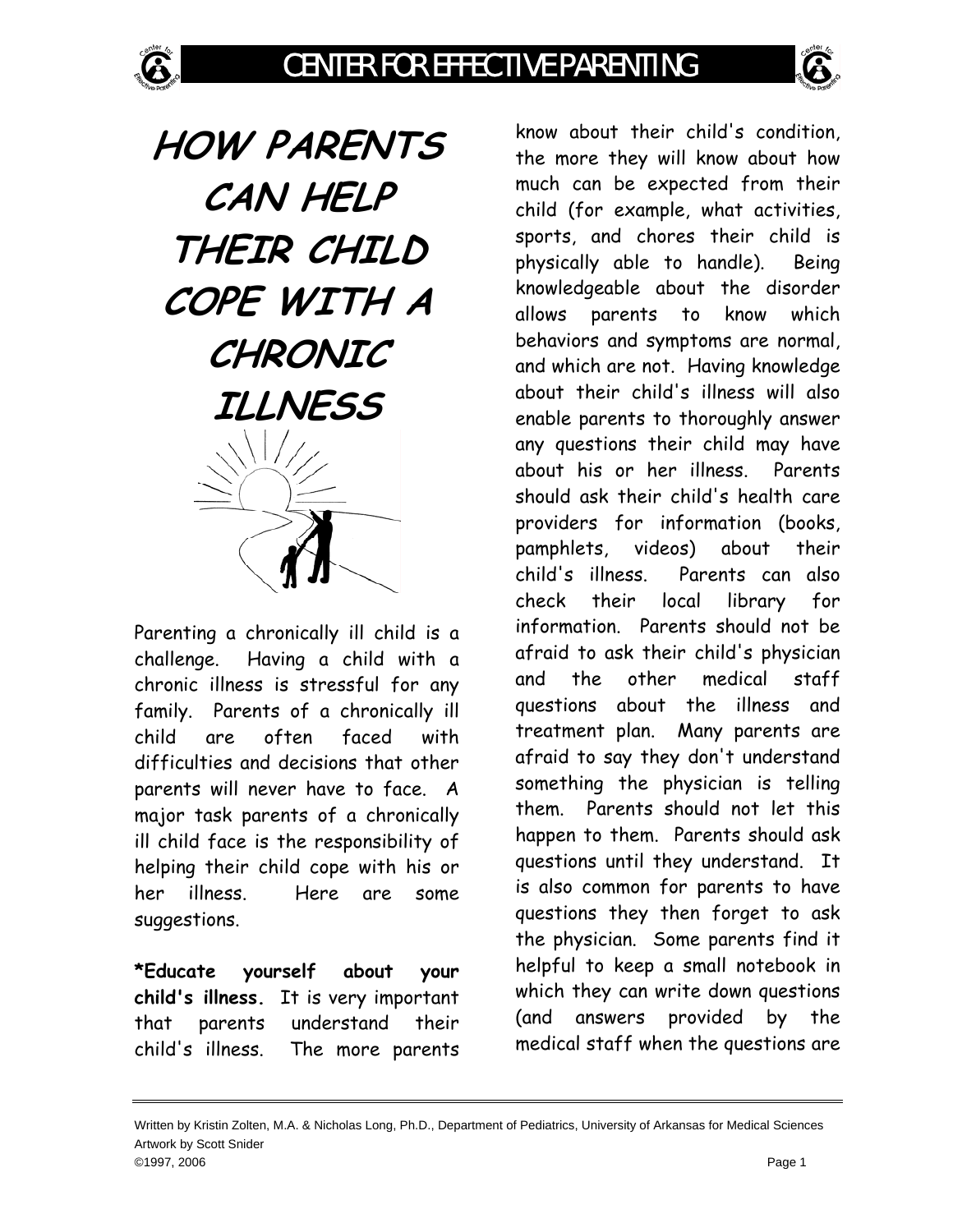asked) regarding the illness and treatment plan.

**\*Explain the illness to your child.** Many parents of a chronically ill child have a difficult time deciding how much to tell their child about the illness. On one hand, they don't want to cause their child unnecessary anxiety, and on the other hand, they don't want to be misleading. It is usually best for parents to be open and honest with their child about the illness. Children are very perceptive, and they will very likely know when their parents are not being totally honest with them. This may lead to confusion and mistrust. Parents should provide information in simple language their child can understand. Young children sometimes think an illness is punishment for something they have done. Therefore, it is also important to let young children know that the illness is not their fault. Parents should make sure their child knows that they are available to answer any questions the child may have, and they should try to answer questions in an honest and straightforward manner. Parents must be careful, too, not to provide too much information. Parents can do this by gearing their explanations toward their child's level of understanding. The child's health

care providers can give parents specific suggestions regarding explaining the particular illness.

**\*Help your child deal with his or her feelings about the illness.** Sometimes it's hard to predict how a child will react to the knowledge that he or she has a chronic illness. Parents should make an effort to help their chronically ill child deal with any emotional reactions he or she might have. They can do this by providing support, listening to their child, and discussing their child's feelings. Some children may resist discussing their concerns or feelings in order to protect their parents from becoming upset. It is critical that a chronically ill child feel that he or she can talk to his or her parents about any concerns or feelings without fear of being judged negatively or causing parents to become overly upset. Parents should also keep in mind that a child's thoughts and feelings about the illness may change over time. This is why it is important to keep the lines of communication open at all times.

**\*Prepare your child for medical procedures.** Children need to know what to expect in their lives. Facing unknown medical procedures can cause the chronically ill child quite a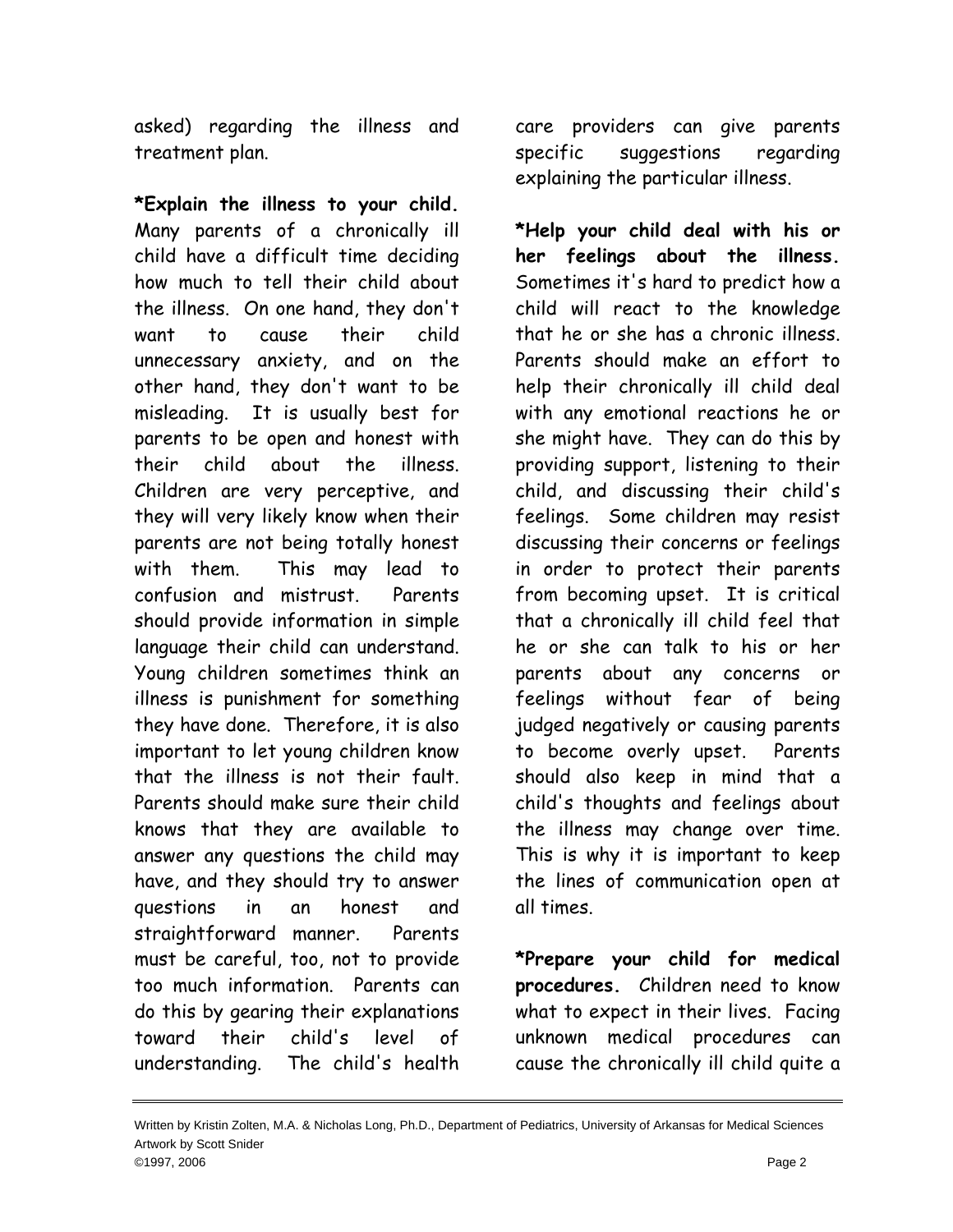bit of anxiety. Many parents may think they are protecting their chronically ill child by not telling him or her about upcoming procedures that may be uncomfortable or painful. However, it is usually a good idea for parents or health care staff to take time to prepare children for upcoming procedures. They should explain why the procedure is being done, who will be doing it, what equipment will be used, and whether or not it will be painful or uncomfortable. Obviously, the information provided needs to be geared toward the age level of the child. Providing information often allows children to prepare themselves instead of worrying about the unknown. Most pediatric hospitals have child life specialists who help prepare children for hospitalization, surgery, and various medical procedures. Parents should request information from their health care providers regarding how they can best help prepare their child for specific procedures.

**\*Help your child lead as normal a life as possible.** Parents should try as much as possible to treat their chronically ill child like any other child. At the same time, they need to take into consideration their child's illness and any special needs that he or she may have. This can be

quite a balancing act for parents. It is very important for parents to encourage participation in various activities that involve other children of the same age.

**\*Don't be afraid to discipline.** Many parents are reluctant to set limits with their chronically ill child. However, just like any other child, the chronically ill child needs discipline from his parents. Discipline provides children with structure and security, which is very reassuring to a child. Adequate discipline helps children learn to control their own behavior, too. Parents should make sure that discipline is consistent, both between parents, and from day to day with individual parents. Children need to know what to expect from their parents. Parents should also make sure that other family members and anyone else who cares for their children use consistent discipline, too. Recommended discipline techniques include praising appropriate behavior, using time-out with young children, and restricting privileges for older children.

**\*Give your child responsibilities.** Just as the chronically ill child needs discipline, he or she also needs to be given responsibilities. Parents should require that their chronically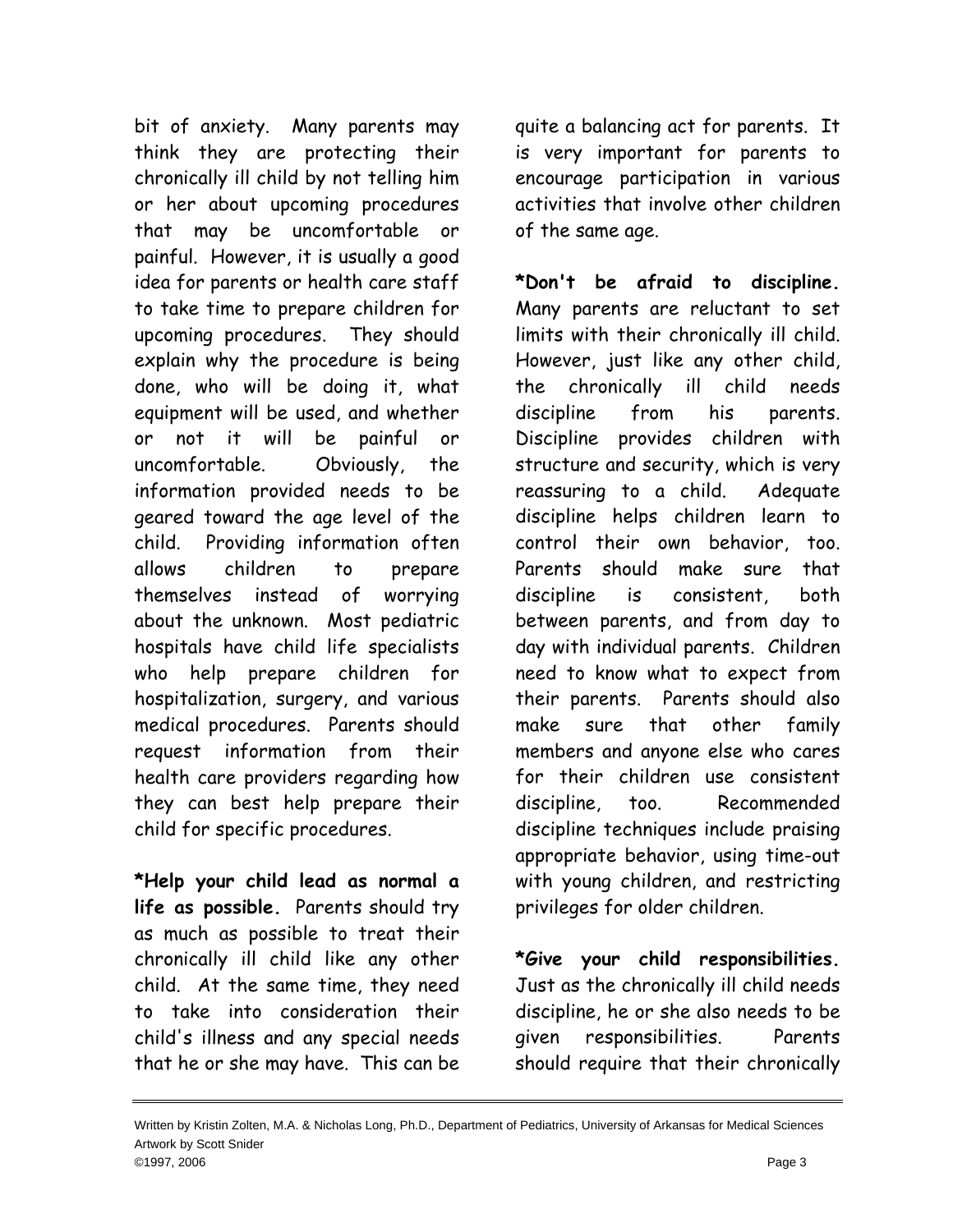ill child do his or her share with regard to household chores. Encouraging responsibility is one way to help the chronically ill child lead as normal a life as possible. Parents must use their judgment in assigning chores that their chronically ill child is able to carry out with success. They should be consistent in their requirements, and they should be prepared to provide consequences if chores are not completed. Parents should also remember to acknowledge and offer praise for chores that have been done well.

**\*Maintain family routines as much as possible.** Parents should, as much as possible, maintain regular family routines (e.g., wake-up times, mealtimes, bedtimes, regular activities, etc.). Children typically do best when their daily routines are predictable and consistent. Of course, this is not always possible, but an effort should be made to maintain regular routines and schedules for all family members.

**\*Take care of yourself.** This may seem like a difficult task for many parents of a chronically ill child. However, it is very important for parents to take care of themselves. They must get the rest and nourishment they need in order to have the energy required to care for

their child. Parents who are exhausted and stressed-out often have a difficult time making good decisions regarding their child's care and are often unable to provide quality support to their child. Parents must find someone (e.g., a close friend, a clergy member, a counselor, or a support group) to whom they can talk about their concerns, anxieties, and fears. It is critical that parents look after their own physical and mental health for the benefit of their whole family. Children are very perceptive. They know when their parents are upset or worried. If parents of a chronically ill child let their worries and anxieties show, they run the risk of increasing their child's anxieties. Children follow their parents' example on how to react to difficult situations. If parents are not handling the stress well, then the chances are great that their child will also have problems coping.

**\*Prepare your child for the reactions of others.** Children with chronic illnesses often don't know how or what to tell others about their illness. Parents can help their children by suggesting various simple and concise explanations of the illness and/or management of the illness. It may help for the parent and child to role-play examples of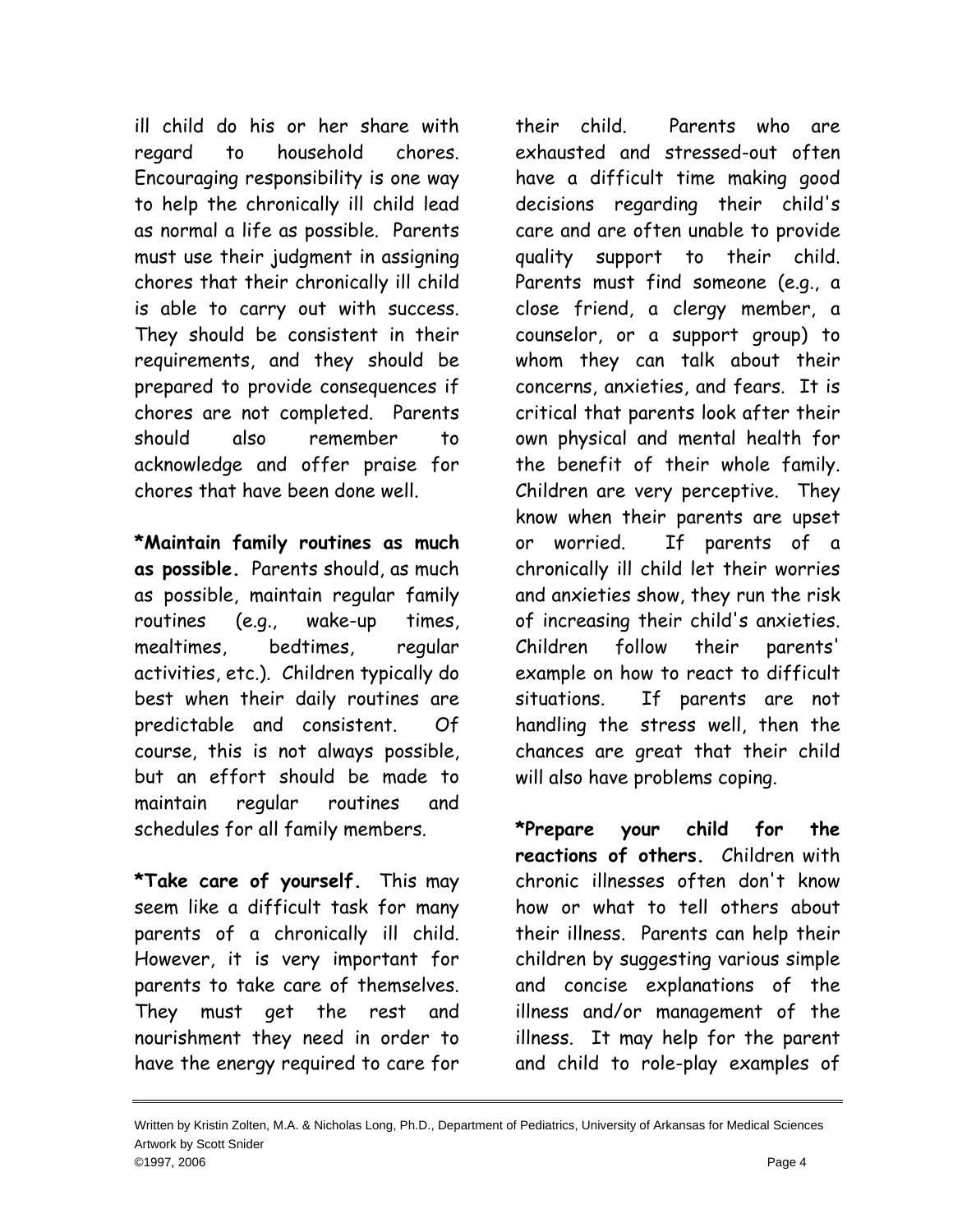providing explanations and answering questions others might ask. The issue of how to handle any teasing should be discussed, too. Parents can also demonstrate how to handle teasing (e.g., ignoring, giving a quick humorous response) through role-playing.

**\*Be mindful of what your child can overhear.** Parents should try to be careful about what is said within earshot of their child. They should try to avoid letting their child overhear conflicts (between family members or with medical staff) about treatment or other issues that relate to their child's illness (e.g., financial). It is important that children view their family and medical staff as a cohesive team that is competent and supportive.

**\*Let others help.** Parents should not try to do everything themselves. They should let family members and friends help. When others ask how they can help, parents should have a list of things that need to be done from which they can choose (e.g., grocery shopping, errands). Parents should have others help in a way that decreases their stress and will allow them some time to relax.

**\*Give your child some choices.** Many children with chronic illnesses tend to think they have little control over their lives. Therefore, it is important for parents to help their chronically ill child build a greater sense of control. This can be done by offering the child choices whenever possible (e.g., diet, activities). When appropriate, it can also help to have the child participate in making choices regarding treatment (e.g., what arm to get a shot in, when to do exercises, etc.).

**\*Look for role models.** Many children with chronic illnesses feel different and isolated. Being around others with the same illness often helps them in this regard. Many states offer camps for children with specific illnesses that are ideal for helping to nurture friendships between children with the same illness. Parents can ask their child's health care providers for more information about these camps. Parents should also try to contact others in their area with the same illness who are coping well (their child's health care provider may be able to offer advice regarding this subject). Children often benefit from having contact with others who have the same illness and are coping well. Such contact provides exposure to good role models and can provide hope to children who are not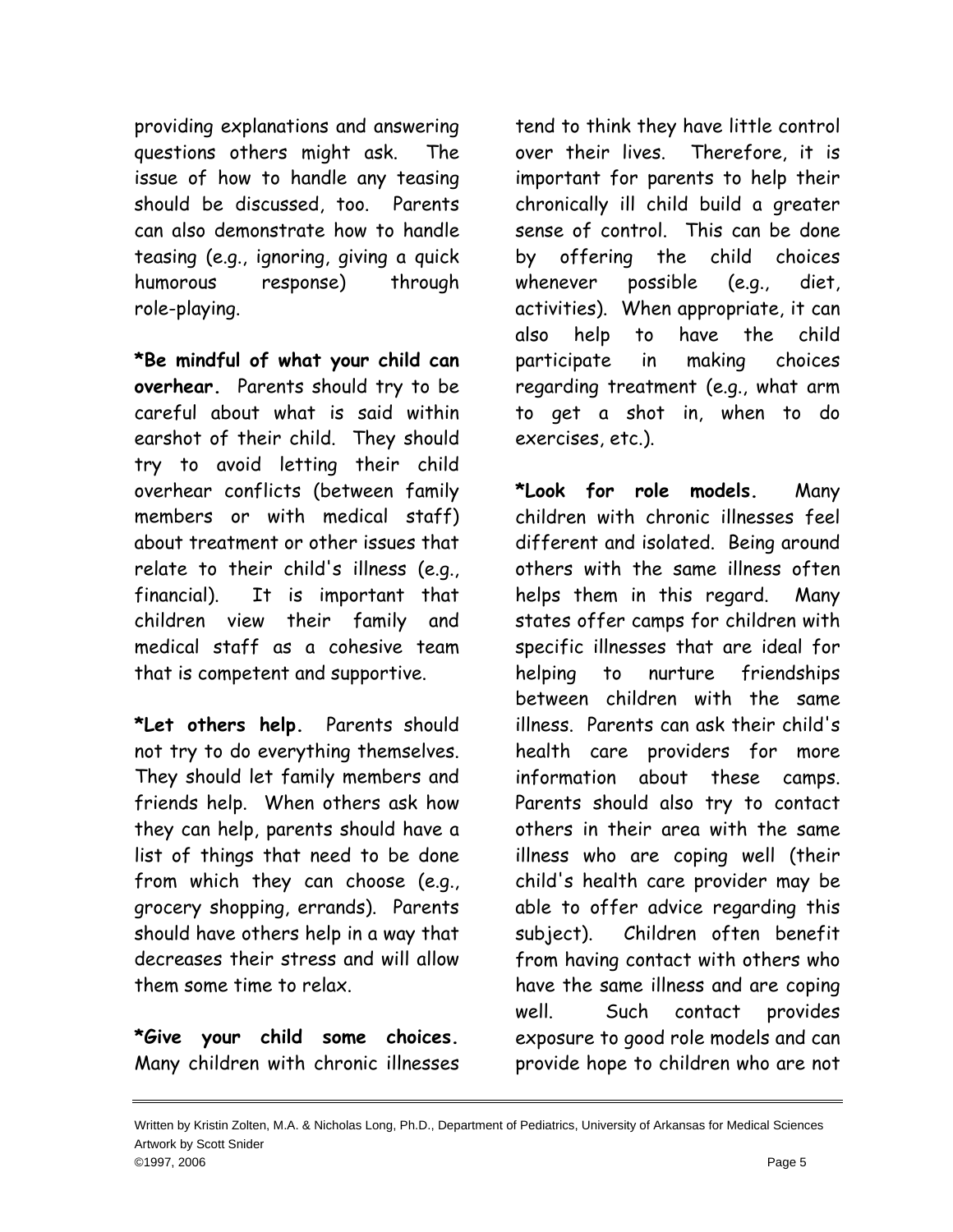coping well. It can also help children to know that someone famous had the same illness they have. Parents should try to do some research and identify people who are very successful despite having the illness.

**\*Handle advice from others appropriately.** Often many well-meaning friends and extended family members offer parents advice about how to handle their child's treatment differently (e.g., they disagree with the physician's advice). The best way to handle this is for parents to thank them for their concern and then say that since they (the parents) know all the specifics of their child's medical status, they (the parents) are the ones who will make the medical decisions based on consultation with their child's health care providers.

**\*Help your other children cope.** A chronically ill child demands a lot of parental attention. It is no wonder that brothers and sisters often feel jealous, angry, and lonely. Siblings also worry about their ill brother or sister, worry about their parents, and worry that they might get the disorder, too. Therefore, it is important for parents to spend time with their other children to provide a sense of security and to help them cope. Parents should explain the illness to their other children and try to get them to ask questions and to express their concerns. Parents need to maintain open lines of communication with all of their children. It often helps children feel like a more important member of the family to help care for their sibling (when appropriate) in some limited way. Whenever possible, parents should try to schedule and spend individual time with their other children to help them feel important and loved.

**\*Work closely with your child's school.** Many chronic illnesses disrupt a child's schooling. It is important for parents to meet with teachers, the counselor, and principal to explain their child's illness and the potential impact on school (e.g., frequent absences, fatigue, activity restrictions). Parents should talk about what the other children in the class should be told about their child's illness. They should try to develop a plan to help their child keep up with schoolwork when he or she can't attend school. Parents should also talk about how special services (e.g., specialized instruction, physical therapy, etc.) can be arranged if necessary.

Hopefully the above suggestions will help your child cope effectively with